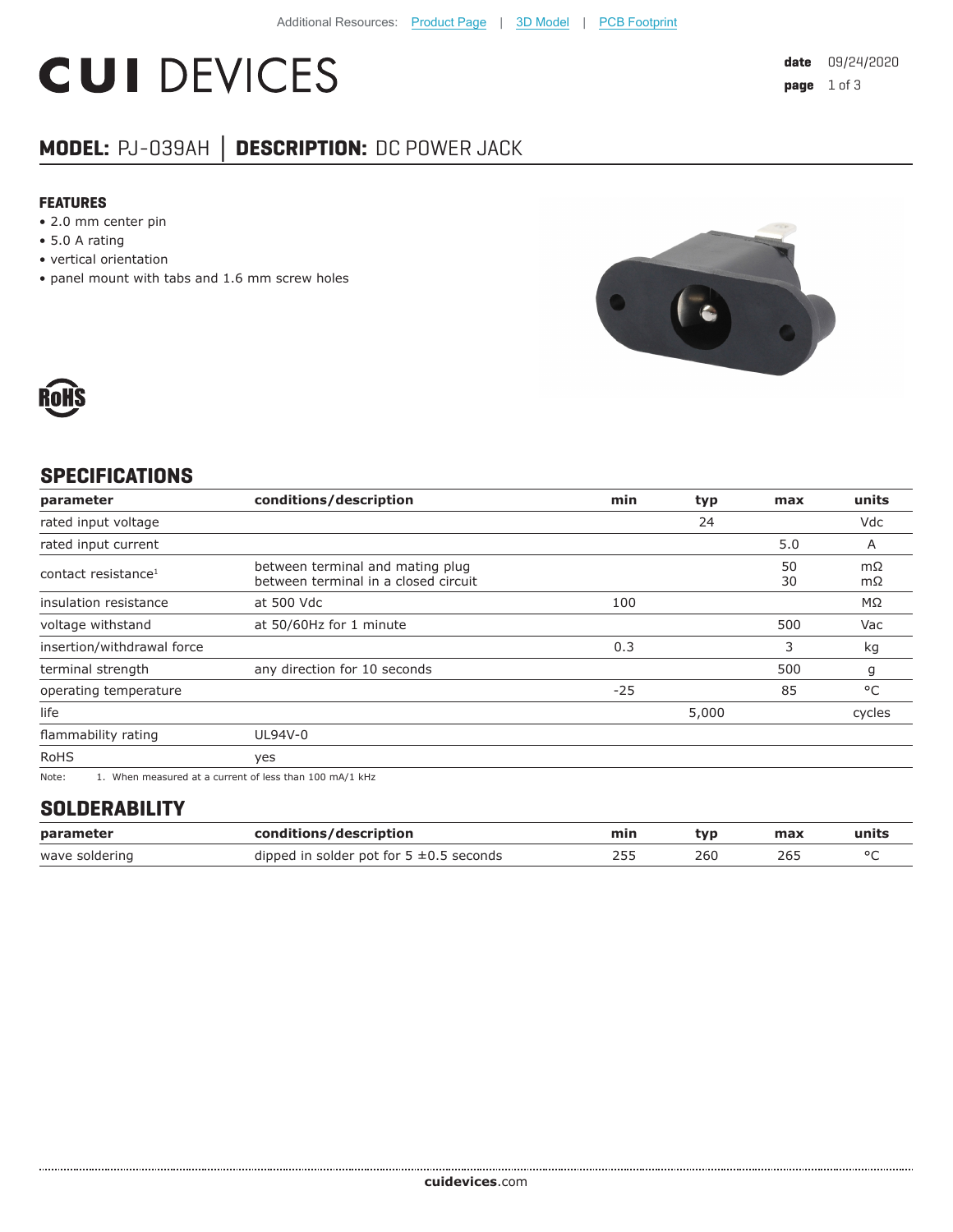#### **MECHANICAL DRAWING**

units: mm tolerance:  $X.X \pm 0.2$  mm  $X.XX \pm 0.1$  mm X.XXX ±0.05 mm PCB: ±0.05 mm



|            | MATERIAL     | PLATING |
|------------|--------------|---------|
| center pin | copper       | nickel  |
| terminal 1 | brass        | silver  |
| terminal 2 | copper alloy | silver  |
| terminal 3 | brass        | silver  |
| plastic    | PBT          |         |









Recommended PCB Layout Top View

| ∙ø5.5                                              | <b>SCHEMATIC</b> |           |
|----------------------------------------------------|------------------|-----------|
|                                                    | Model            | PJ-039AH  |
| <b>MATING PLUG</b><br>Jack Insertion Depth: 9.0 mm | Center Pin       | $Ø2.0$ mm |
|                                                    |                  |           |

 $\infty$ 

C

 $\bigcirc$ 



Note: 1. All specifications measured at 10~35°C, humidity at 45~85%, under standard atmospheric pressure, unless otherwise noted.